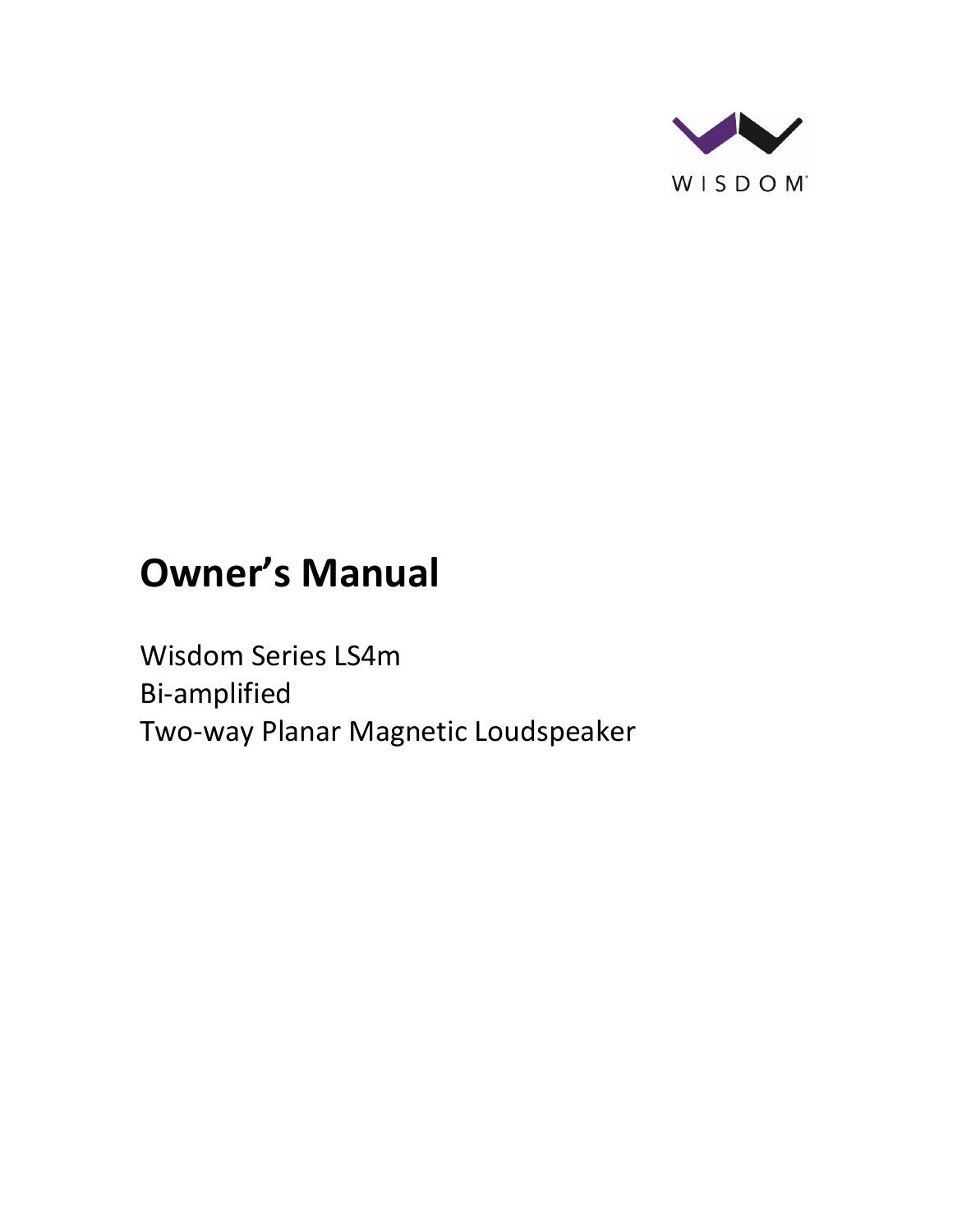## **Table of Contents**

**Introduction | 3**

**Overview | 3**

**Unpacking and Installing the LS4m | 6**

**The LS4m and Subwoofers | 7**

**Care and Maintenance | 7**

**North American Warranty | 8**

**Obtaining Service | 9**

**Specifications | 10**

**Dimensions | 11**

## **DOCUMENT CONVENTIONS**

This document contains general safety, installation, and operation instructions for the Wisdom Series LS4m Loudspeaker. It is important to read this document before attempting to use this product. Pay particular attention to:

**WARNING: Calls attention to a procedure, practice, condition or the like that, if not correctly performed or adhered to, could result in injury or death.** 

**CAUTION: Calls attention to a procedure, practice, condition or the like that, if not correctly performed or adhered to, could result in damage to or destruction of part of or the entire product.** 

*Note: Calls attention to information that aids in the installation or operation of the product.*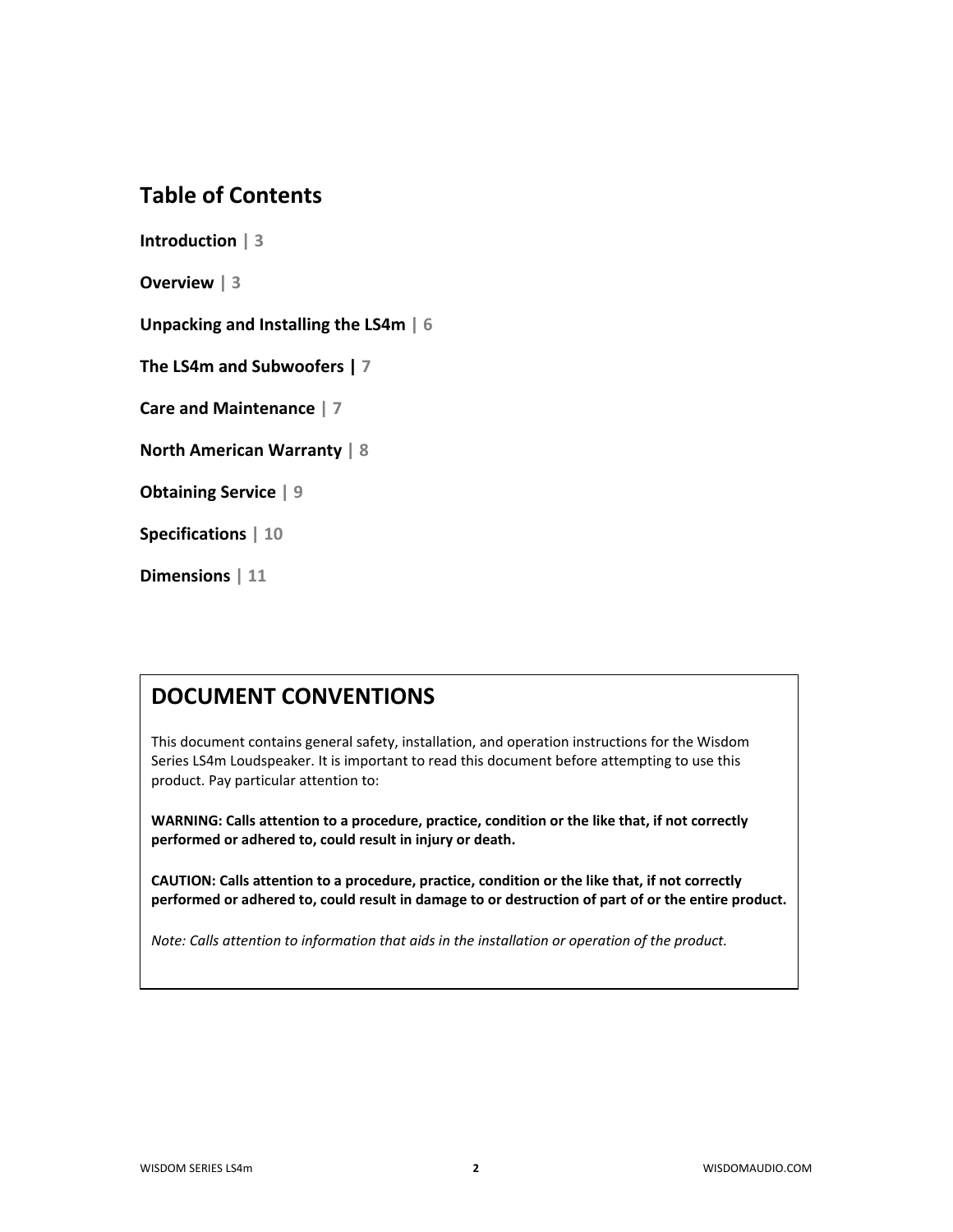## **Introduction**

Congratulations on purchasing your Wisdom Audio system. It incorporates many design features engineered to give you decades of pleasure and performance. Many of these design choices are uncommon among loudspeaker manufacturers and bear some explanation. See the following section entitled "Overview" for more information.

Our unique driver designs and our emphasis on achieving real-world performance account for the "system" approach taken. These are not speakers that are simply connected to speaker wires and promptly forgotten. We recognize that setting up a Wisdom Audio system can be a bit more involved than connecting a common set of loudspeakers, which is why we recommend that our systems be engineered and calibrated by Factory Personnel

Your **Wisdom LS4m** loudspeakers are specifically designed to avoid the compromises inherent in conventional speaker designs. There are no passive crossover components inside the speaker. Instead, there are direct connections from the amplifiers to their respective High-Pass and Low-Pass drivers and an external active crossover is used, such as the ones inside of our Wisdom SA-DSP (Digital Signal Processing) Amplifiers. It is truly a "system" design, and not merely a collection of loudspeaker drivers in a box. Please contact us to learn which products/amplifiers/ surround processors outside of our DSP Amplifiers will work with our speakers and subwoofers. [Info@wisdomaudio.com](mailto:Info@wisdomaudio.com)

## **Overview**

Your **Wisdom Series LS4m** loudspeakers take advantage of several critical technologies to deliver a level of performance that has never been available in a loudspeaker that intruded so modestly on your living space. In fact, this level of performance has rarely been attained, regardless of the space and budget at one's disposal.

Since several of these technologies cannot readily be found elsewhere, we will take the time to describe them in more detail than would be necessary for more conventional designs.

Our planar magnetic drivers use an advanced, thin film membrane to move the air. This film can respond instantly to the smallest detail in the signal. It has vastly less inertia than traditional "cone & dome" drivers, so the signal is never blurred in any way.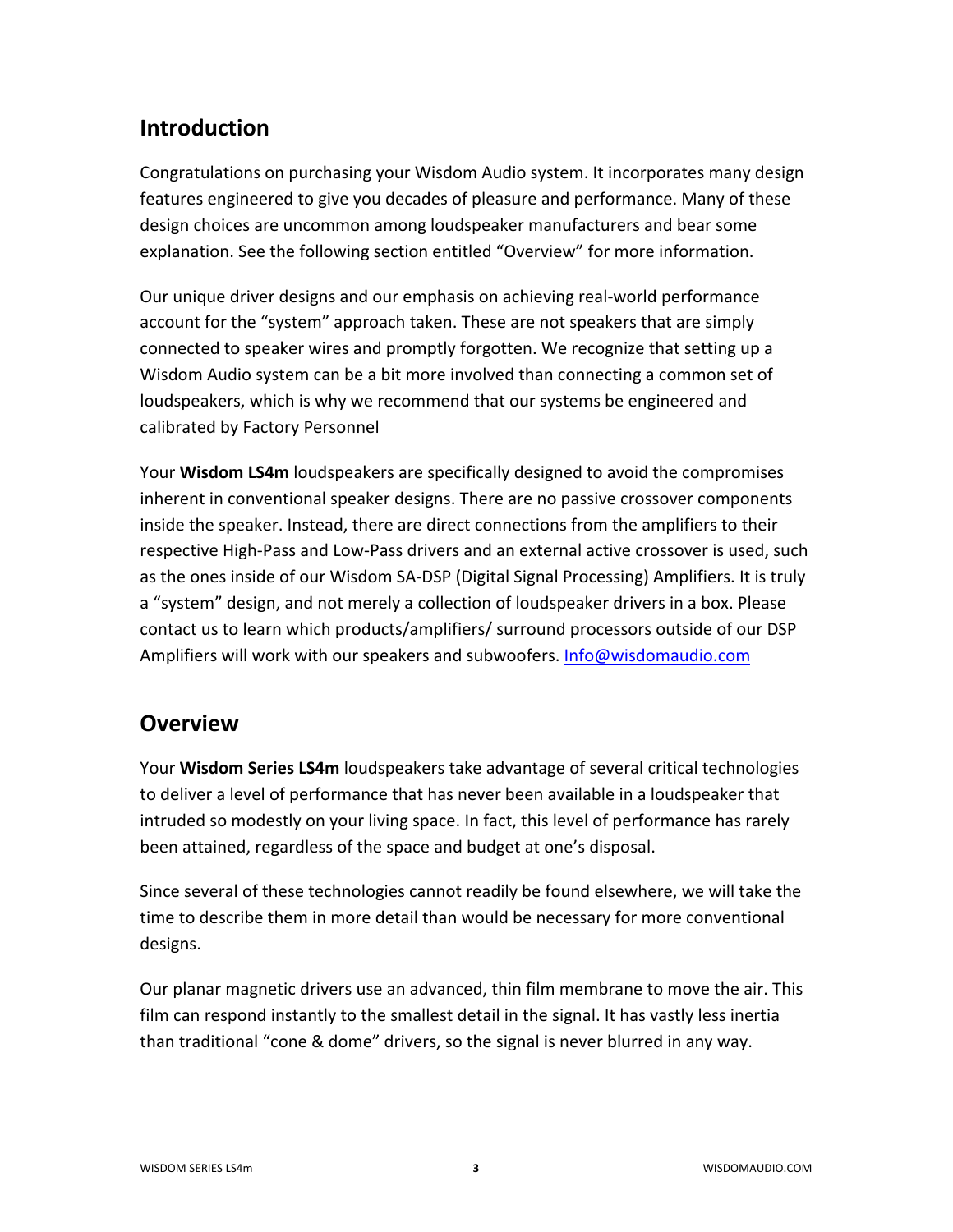One of the most remarkable things about the sound of well-designed planar magnetic speakers is their lack of thermal or dynamic compression. There are several reasons for this:

- The lightweight diaphragm responds quickly to even the smallest signals yet is robust enough to handle a great deal of power.
- The voice coil is laid out at and is exposed to the air on both sides; the large resulting surface area dissipates heat extremely quickly and efficiently.
- Since heat does not build up in the voice coil (as it does in conventional dynamic drivers), the load seen by the amplifier does not change at high power levels.

When you become accustomed to the sound of your new **Wisdom Series LS4m** speakers, conventional speakers sound a bit bland and lifeless. You may also discover yourself hearing details at even modest levels on the LS4m that were previously inaudible even at loud volumes on more conventional speakers.

The "voice coil" in the planar magnetic driver is spread out over a large, at area that is exposed to the open air. As such, when a huge transient comes along, any heat that is generated is immediately dissipated. This compares quite favorably to other designs in which the voice coil is buried inside a massive piece of metal, where the heat has effectively no place to go.

The excellent heat dissipation of these drivers makes them remarkably reliable. Planar magnetic speakers can handle a great deal of power without undue stress or audible strain. In fact, for a given size, they can handle *many times* the power of a traditional dynamic driver.

Because the conductor of a planar magnetic driver is essentially a long, thin wire, it presents a purely resistive load to the amplifier. This is comparable to the simple test loads that amplifier companies use when measuring their amplifiers to show how terrific they are. As such, you can be assured that your amplifiers will sound and work their best.

Many speakers include a mid-bass "bump" in their response to give the illusion of going deeper in the bass than they actually do. Unfortunately, this "bump" makes blending them seamlessly with a high-quality subwoofer almost impossible.

The **Wisdom Series LS4m** has been designed to optimally crossover at 80 Hz, which is the most common bass management transition used to integrate with subwoofer(s)**.**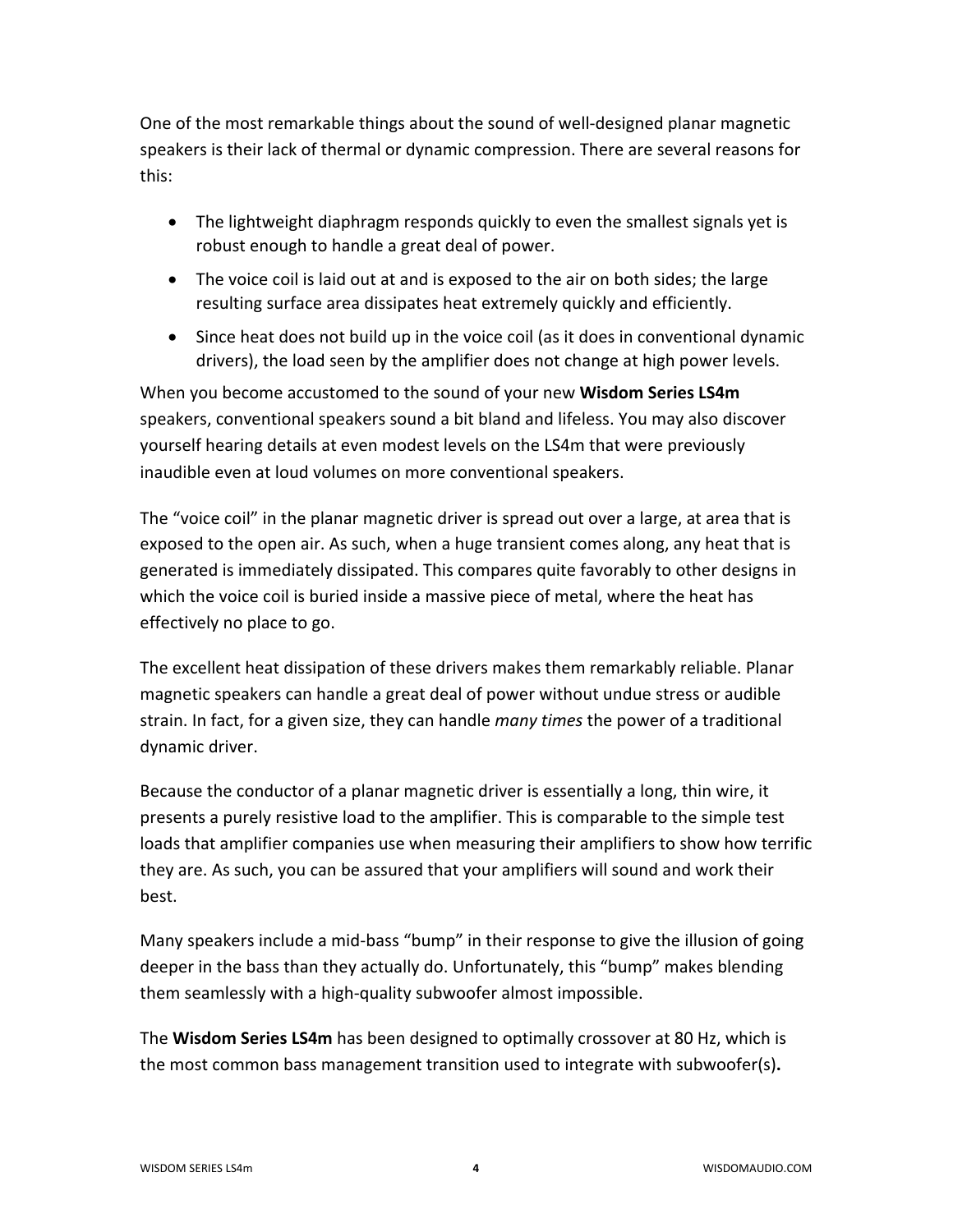#### **Line Source Speakers**

Almost all loudspeakers radiate sound into the room as imperfect "point sources". This means that most of the energy they put into the room expands as an ever-enlarging sphere, as though emerging from a single point in space. This results in a multitude of reflections from the ceiling and floor that can degrade sound quality.



By contrast, the **Wisdom Series LS4m** speakers radiate sound as a "line source". The sound moves into the room as an expanding cylinder, rather than as an expanding sphere – as though from a vertical line suspended in space.



Line source speakers provide two significant advantages:

- Ceiling and floor reflections are minimized, resulting in greatly reduced interference, letting you hear more of the speaker and less of the room.
- The sound pressure level (SPL) throughout the room is much more evenly distributed, making it much easier to set the "right" volume, no matter where the audience is seated.

To achieve this highly desirable line source behavior, it is essential to have a tall and slim driver. (Simply stacking multiple "cone & dome" high frequency drivers does not create a proper line source. Instead, it creates a *series* of point sources, which end up interfering with each other). With Wisdom Audio's planar magnetic technology, it becomes possible to have drivers that are *extremely* tall and slim.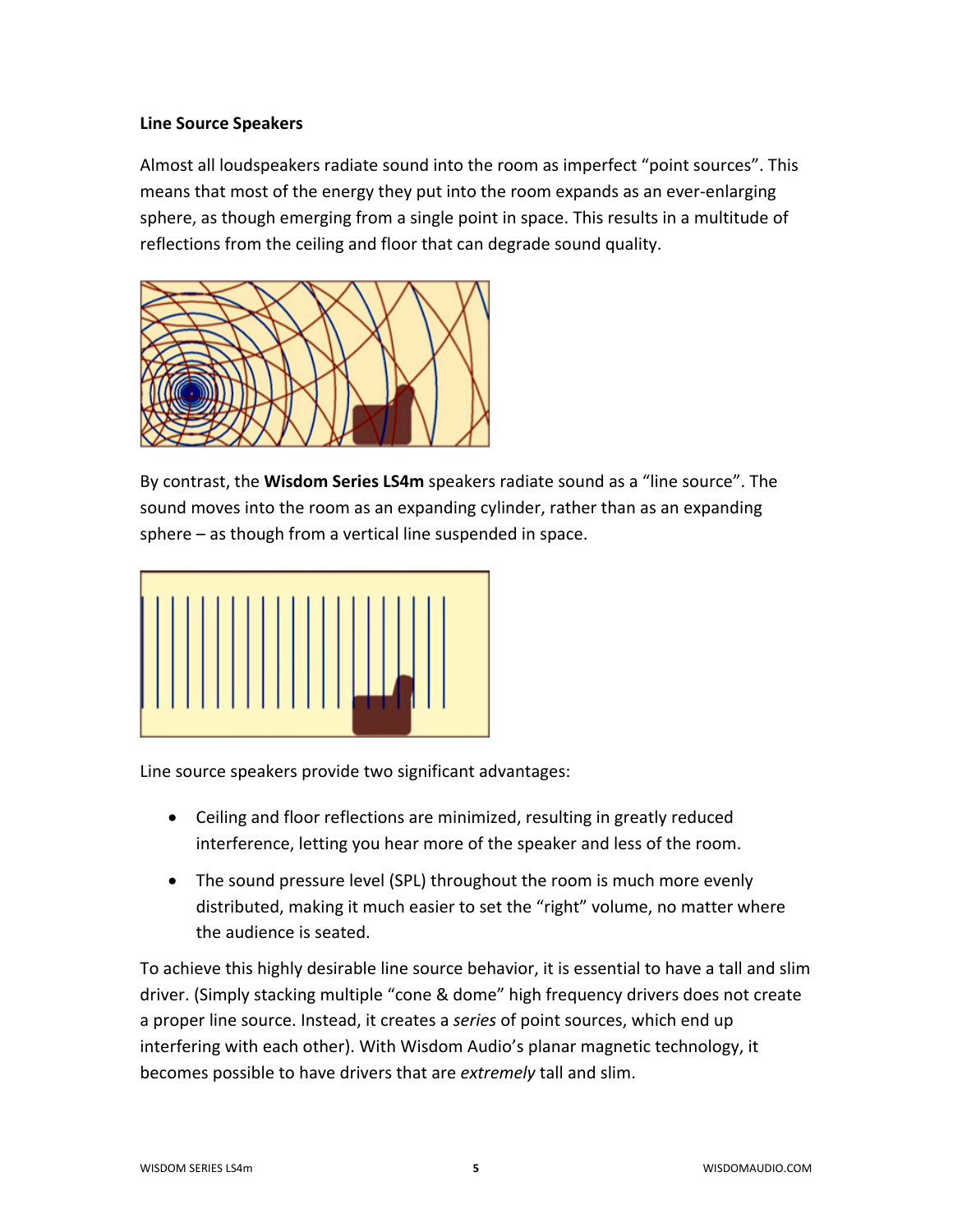Because of this shape, the sound (even at high frequencies) is distributed uniformly across the width of the room from a driver that "looks" only less than an inch wide acoustically. However, the sound is launched in a much more directional way vertically. By minimizing early reflections from the ceiling and the floor, the clarity of the system is greatly enhanced. This is heard in both tremendous musical detail and in muchimproved dialog intelligibility.

For more detailed information on planar magnetic drivers and the difference between point source and line source speakers please visit wisdomaudio.com.

## **Unpacking and Installing the LS4m**

Your new **Wisdom Audio Wisdom Series LS4m** in-wall speaker is relative compact, but surprisingly massive compared to most installed speakers. Please exercise caution when unpacking yourLS4mto ensure that you do not strain yourself from its (perhaps unexpected) weight.

- **1.** Remove the torx screws from the hinged lid of the crate with the supplied torx bit, which can be found in pouch on top of crate.
- **2.** Use the included cardboard template to trace the outline of the hole for the speaker and carefully cut to the line.
- **3.** Carefully lift the LS4m from its crate and place back side down on a furniture blanket on the floor (we recommend 3-4 people be involved in the step, as the LS4m weighs in at 250 pounds (about 113 kg).
- **4.** Push any insulation in the wall to the side. If there is no insulation in the wall, loosely fill the stud bay with insulation to reduce cavity resonances and improve performance.
- **5.** Using assistance to hold the speaker away from the wall, connect the speaker cable to the + and – connectors on the rear of the speaker, paying attention to proper polarity.
- **6.** Insert the speaker straight into the mounting opening. Use wood screws tighten the speaker face to the mounting material.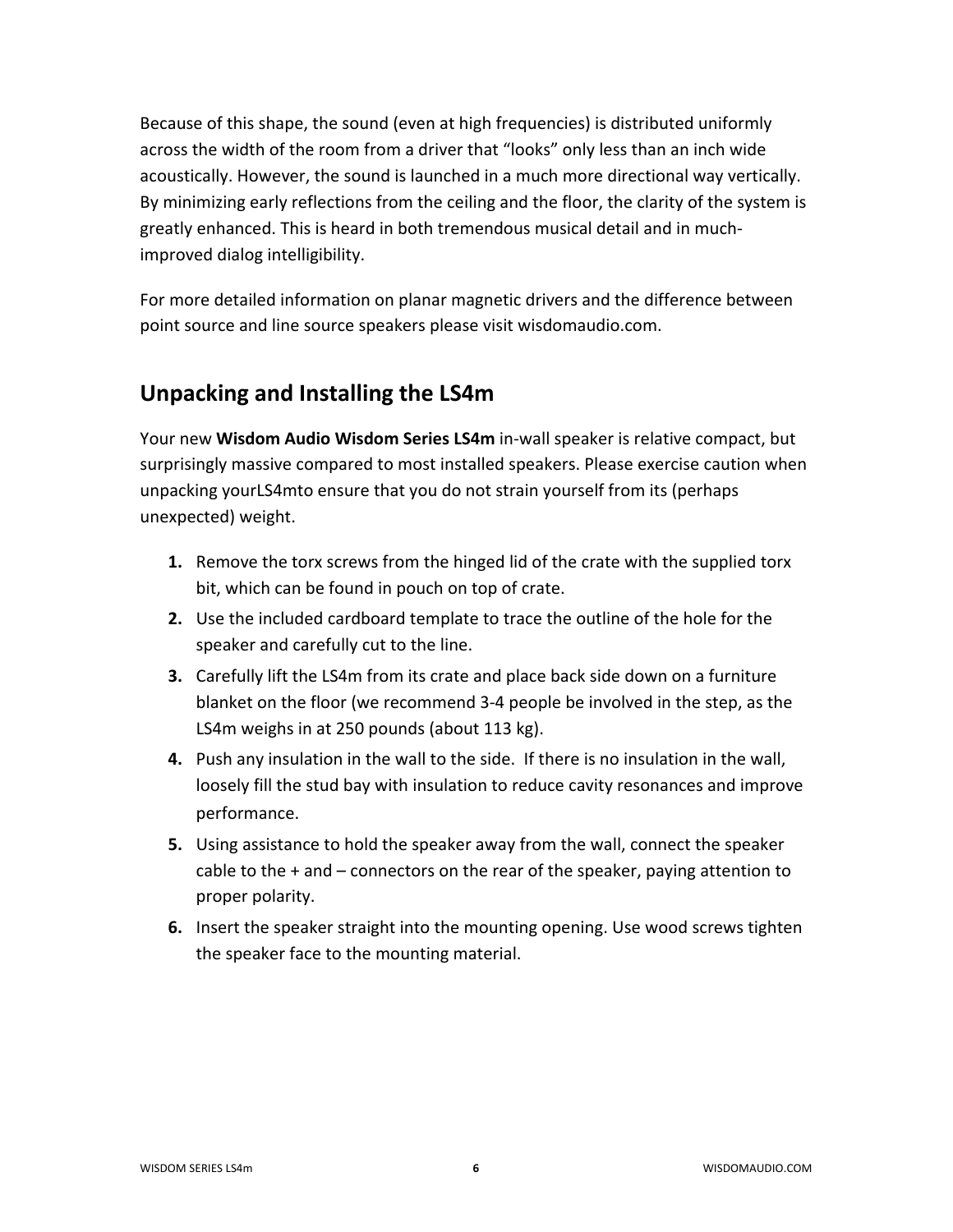## **YourLS4m and Subwoofers**

All Wisdom Series loudspeakers are optimized for use with subwoofers, with a crossover of 80 Hz. (This is the most common frequency below which subwoofers are used.)

When properly installed in the wall, yourLS4m has inherently a response to 80 Hz, without the common "bass bump" that characterizes most in-wall speakers and is placed there to yield the impression of "more bass" than there really is. This makes it easy to blend seamlessly with a high-quality subwoofer such as one of Wisdom Audio's Regenerative Transmission Line™ (RTL™) subwoofers.

You should set up your surround processor for a crossover of 80 Hz and set theLS4mspeakers as "Small" in the speaker setup portion of your processor's setup menu. Doing so ensures that all content below 80 Hz is directed to the subwoofer(s) for reproduction.

## **Care and Maintenance**

To remove dust from the front of your LS4m, use a feather duster or a lint-free soft cloth.

To remove stubborn dirt and fingerprints from the grille, we recommend isopropyl alcohol and a soft cloth. Lightly dampen the cloth with alcohol first and then clean the grille of the LS4m with the cloth. Do not use excessive amounts of alcohol –there is no need for the cloth to be wet; merely damp is better.

Never attempt to clean the drivers themselves.

## **Caution!**

**Do not touch the surface of the planar magnetic drivers, under any circumstances**. The thin film has been carefully pre-tensioned at the factory; any subsequent contact can only damage it.

WISDOM SERIES LS4m **7** WISDOMAUDIO.COM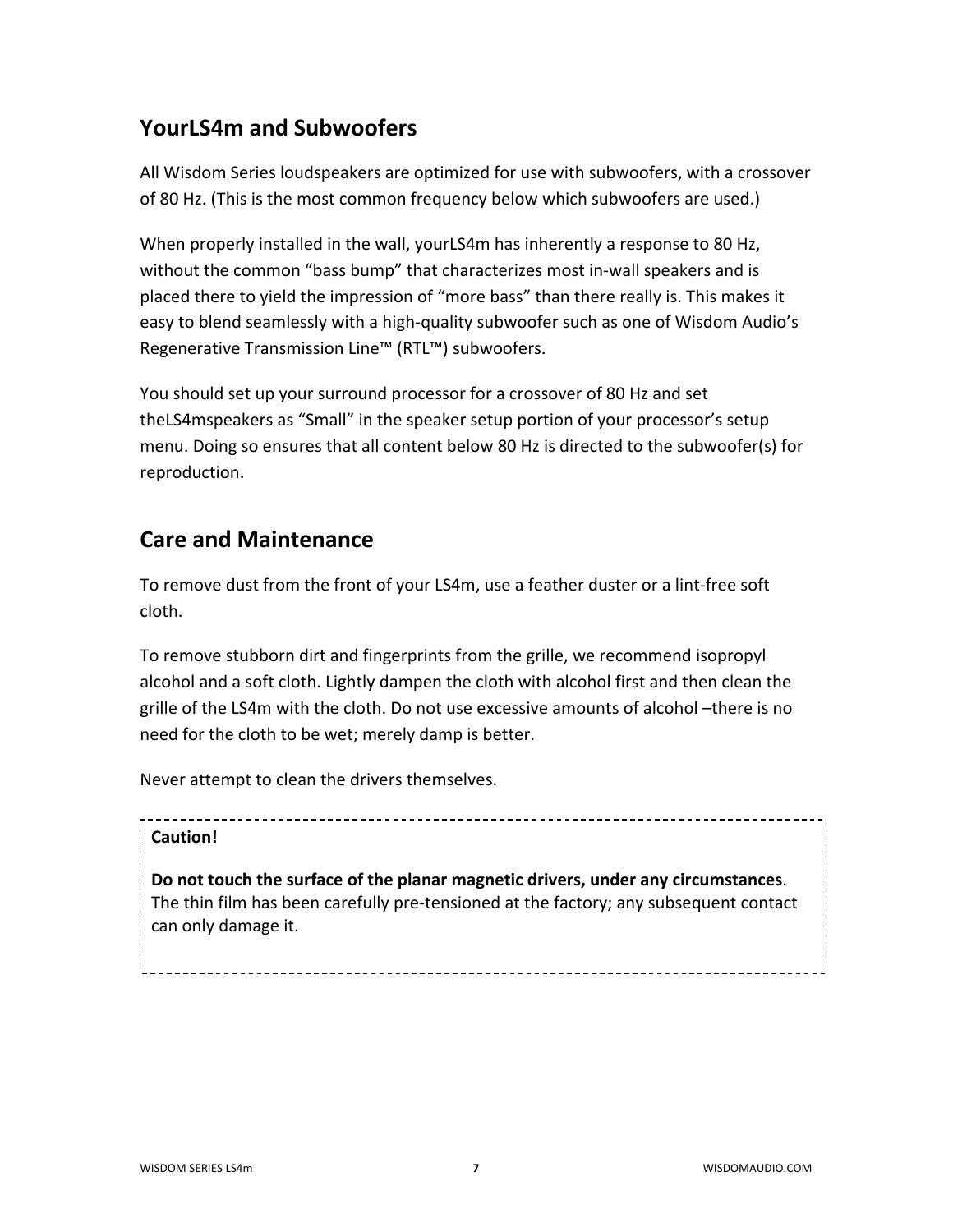## **North American Warranty**

### **Standard Warranty**

When purchased from and installed by an authorized Wisdom Audio dealer, Wisdom Audio loudspeakers are warranted to be free from defects in material and workmanship under normal use for a period of 10 years from the original date of purchase.

Furthermore, the transducers ("drivers") in your Wisdom Audio speakers are warranted to be free from defects in material and workmanship under normal use for a period of 10 years from the original date of purchase.

### **Harsh Conditions Use**

Wisdom Audio loudspeakers are designed for installation and operation in environmentally controlled conditions, such as are found in normal residential environments. When used in harsh conditions such as outdoors or in marine applications, the warranty is three years from the original date of purchase.

During the warranty period, any Wisdom Audio products exhibiting defects in materials and/or workmanship will be repaired or replaced, at our option, without charge for either parts or labor, at our factory. The warranty will not apply to any Wisdom Audio products that has been misused, abused, altered, or installed and calibrated by anyone other than an authorized Wisdom Audio dealer.

Any Wisdom Audio product not performing satisfactorily may be returned to the factory for evaluation. Return authorization must first be obtained by either calling or writing the factory prior to shipping the component. The factory will pay for return shipping charges only if the component is found to be defective as mentioned above. There are other stipulations that may apply to shipping charges.

There is no other express warranty on Wisdom Audio products. Neither this warranty nor any other warranty, express or implied, including any implied warranties of merchantability or fitness, shall extend beyond the warranty period. No responsibility is assumed for any incidental or consequential damages. Some states do not allow limitations on how long an implied warranty lasts and other states do not allow the exclusion or limitation of incidental or consequential damages, so the above limitation or exclusion may not apply to you.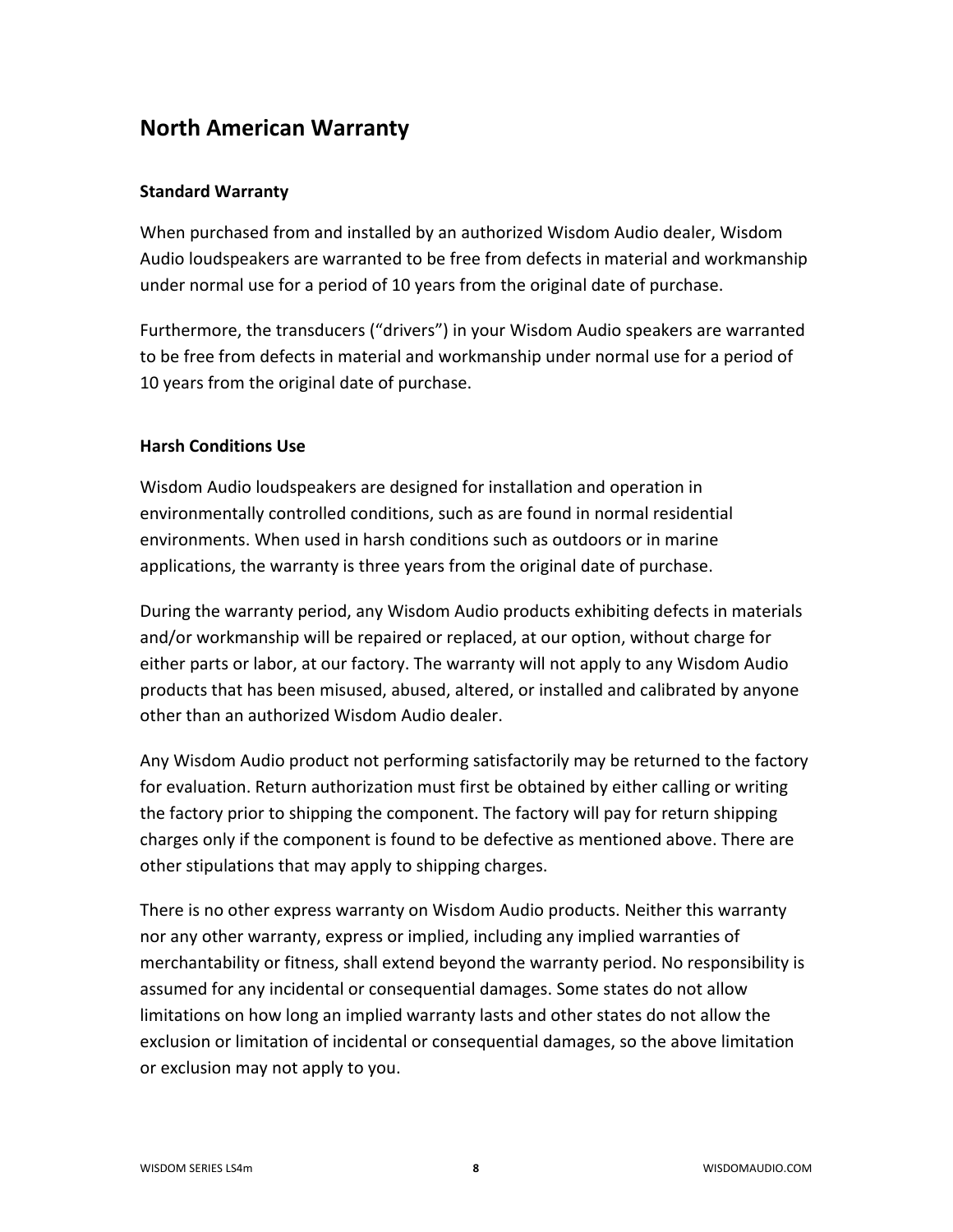This warranty gives you specific legal rights, and you may also have other rights, which vary from state to state. This warranty is applicable in the United States and Canada only. Outside of the U.S. and Canada, please contact your local, authorized Wisdom Audio distributor for warranty and service information.

## **Obtaining Service**

We take great pride in our dealers. Experience, dedication, and integrity make these professionals ideally suited to assist with our customers' service needs.

If your Wisdom Audio loudspeaker must be serviced, please contact your dealer. Your dealer will then decide whether the problem can be remedied locally, or whether to contact Wisdom Audio for further service information or parts, or to obtain a Return Authorization. The Wisdom Audio Service Department works closely with your dealer to solve your service needs expediently.

**IMPORTANT:** Return authorization must be obtained from Wisdom Audio's Service Department BEFORE a unit is shipped for service.

It is extremely important that information about a problem be explicit and complete. A specific, comprehensive description of the problem helps your dealer and the Wisdom Audio Service Department locate and repair the difficulty as quickly as possible.

A copy of the original bill of sale will serve to verify warranty status. Please include it with the unit when it is brought in for warranty service.

**WARNING:** All returned units must be packaged in their original packaging, and the proper return authorization numbers must be marked on the outer carton for identification. Shipping the unit in improper packaging may void the warranty, as Wisdom Audio cannot be responsible for the resulting shipping damage.

Your dealer can order a new set of shipping materials for you if you need to ship your loudspeaker and no longer have the original materials. There will be a charge for this service. We strongly recommend saving all packing materials in case you need to ship your unit someday.

If the packaging to protect the unit is, in our opinion or that of our dealer, inadequate to protect the unit, we reserve the right to repackage it for return shipment at the owner's expense. Neither Wisdom Audio nor your dealer can be responsible for shipping damage due to improper (that is, non-original) packaging.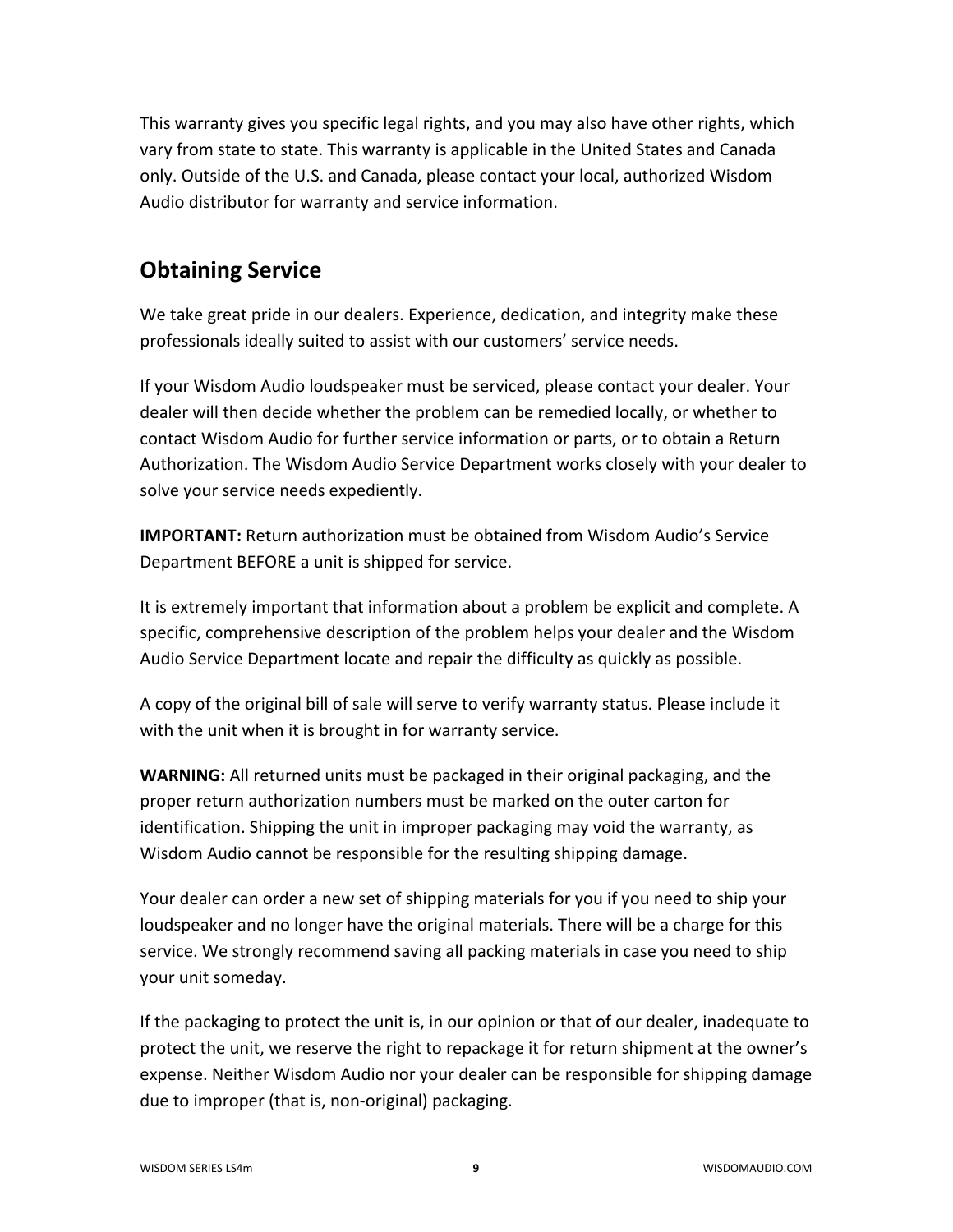# **Specifications**

All specifications are subject to change at any time to improve the product.

- **Frequency response:** 80Hz 20 kHz ± 2dB relative to the target curve
- **Crossover frequency:** 750 Hz
- **Nominal Impedance:** 4.25Ω per section
- **Sensitivity:** 100 dB/2.83V/1m
- **Power handling, peak:** >5000w
- **Dimensions:** See appropriate dimensions drawings on next page
- **Shipping Weight:** 550 lbs. (250 kg)

For more information, see your Wisdom Audio dealer or contact:

#### **Wisdom Audio**

1572 College Parkway, Suite 164 Carson City, NV 89706 wisdomaudio.com information@wisdomaudio.com (775) 887-8850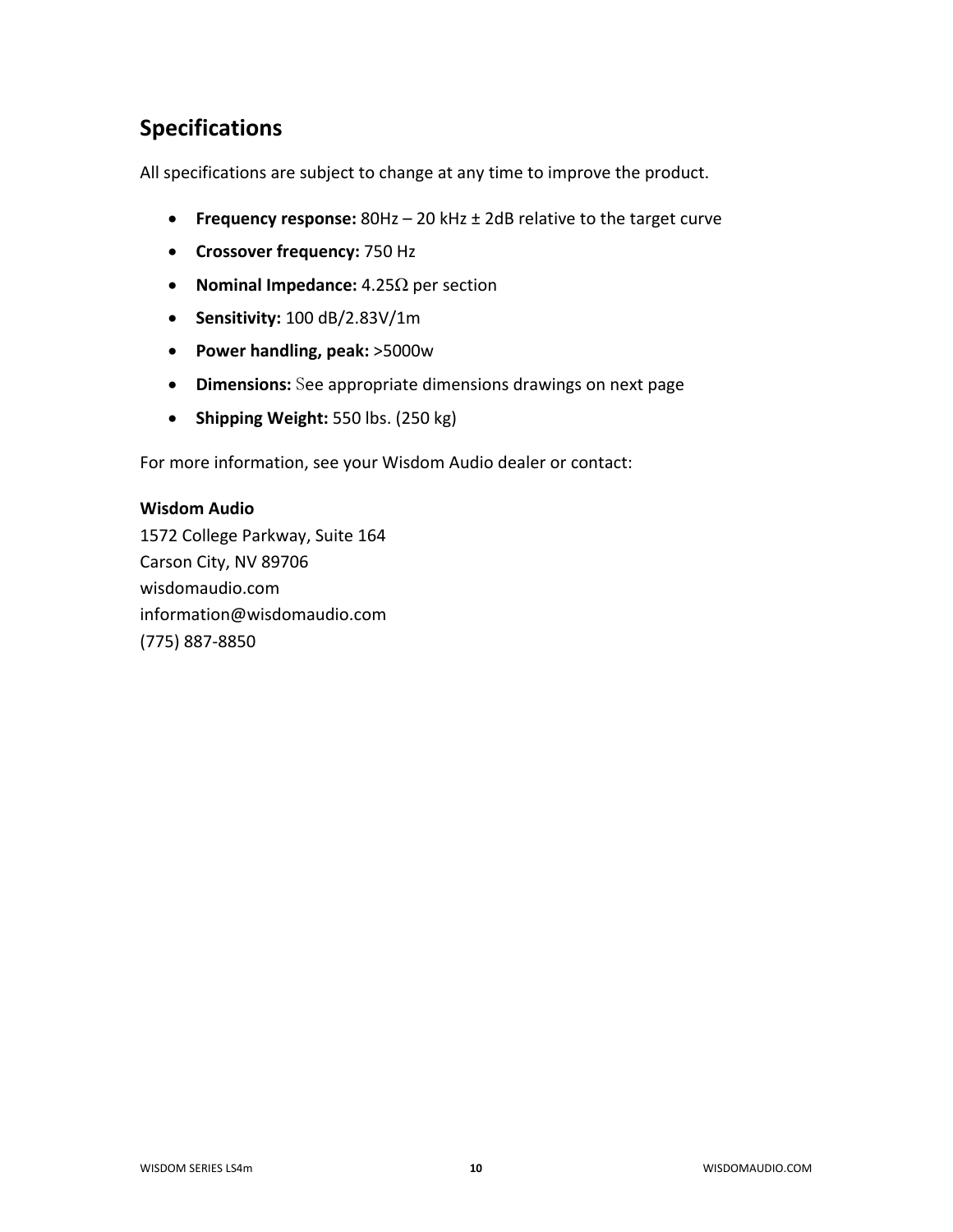## **LS4m Dimensions**